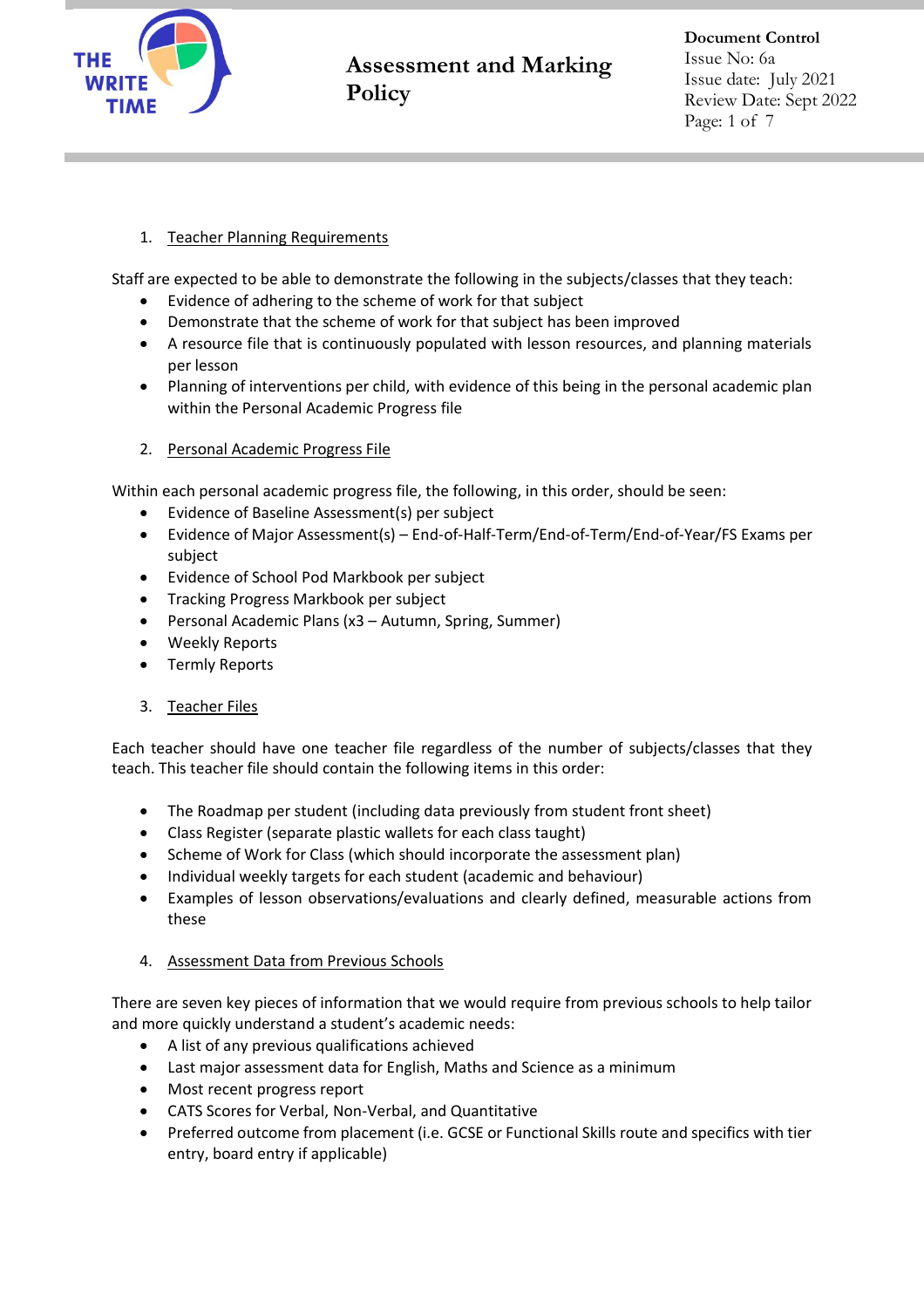

**Document Control** Issue No: 6a Issue date: July 2021 Review Date: Sept 2022 Page: 2 of 7

The Headteacher, Quality Assurance Manager, and SENCO are responsible for getting the correct data from the student's previous placement.

This information will be used to help develop a 'picture' of the student's current academic profile, as well as go towards deciding a student's most effective pathway whilst at The Write Time.

## 5. Student Setting

When students join The Write Time, as part of their induction process, they are required to complete baseline assessments in English Language, Maths and Science. For details of the specific assessments, please refer to the Baseline Assessment & Setting Folder. This complements the wider assessment of learner need completed by the SENCo.

At GCSE the baseline assessments are designed to be a two-step process. The first stage is the most crucial and allows us to decide whether Functional Skills or GCSE is most appropriate using English & Maths assessments, taking into account student attitude, the expected progression by the end of the year, and any external factors that may influence our decision. The second stage is a diagnostic assessment for in all other subjects which allows us to better identify students' strengths and weaknesses, which can then be applied to their personal academic plan for these subject. This decision will then be confirmed with parents/carers and the referring body.

Students will either go into the Functional Skills route or the GCSE route; however, for Year 10 students only, there is flexibility to move in-between, provided students can show a certain level of ability. This is detailed more within each mark book, within the introduction sections.

In most cases, students will exhibit stronger characteristics in one subject or the other at their point of assessment, possibly being assessed to work at GCSE for Maths, but Functional Skills for English. At this point, previous attainment will be taken into place, as well as student attitude, and with parents/carers and the referrer, a suitable route will be chosen. Furthermore, the schemes of work for each class have been designed, with particular reference to Science, so that students will be exposed to GCSE-level work, in case that they move from Functional Skills to GCSE or vice versa.

At Key Stage 3 assessments will be organised and run by the SENCo and KS3 lead. Assessments will be marked by the subject teacher.

At Key Stage 5 assessment will be organised and run by the SENCo and KS5 lead.

Please refer to setting document for more information, that is held within the baseline assessments & setting folder.

### 6. The Student Roadmap

The student roadmap is supposed to represent a document that allows anyone to look at this document, and be able to ascertain:

- Who the student is (Personal Details)
- Where they have been referred from, the type of placement, and the preferred outcome from the placement (General Information)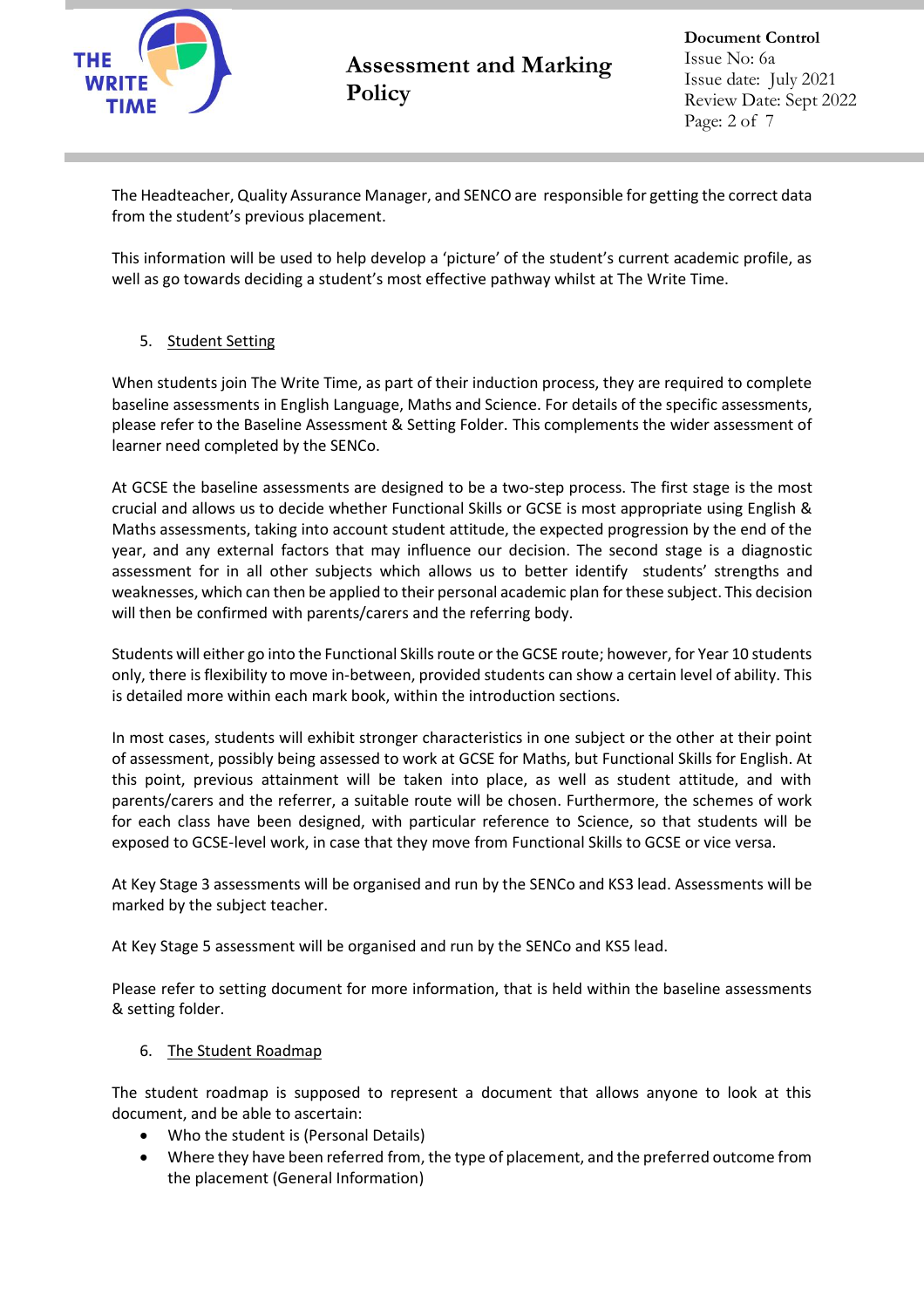

- What interests the student, what additional learning needs they have and useful approaches to supporting the young person, their learning style, the route the student is on, and their initial assessment data (Academic Information)
- Expected target grades for each measurable subject, and soft skills initial assessment data and how students are going to work towards their targets with a ladder to success (Mentor Information).
- A visual calendar showing the expected length of the placement, including which academic weeks the student is on-roll for (Length of Stay at The Write Time).
- Where they have been referred from, what additional learning needs they have and useful approaches; the route that the student is on, expected target grades for each measurable subject, students current soft-skills assessment grid, and how students

This roadmap needs to be completed within 4 weeks of students joining, to ensure that the document maintains maximum usefulness for the period that the student is with us. The roadmap should be completed by the SENCO together with the input from teachers and Outreach and Development Tutors.

## 7. Assessment Per Subject

Regarding assessment per subject, teachers should follow the pre-designated assessment windows per subject within the relevant mark book.. These markbooks detail what each week is used for within the academic year, i.e.: Teaching, End-of-Topic Tests, End-of-Half-Term Tests, End-of-Term Tests, Revision Weeks, Half-Terms and Holidays. The weeks are marked within these markbooks that correlate with the School Pod Data Drop windows.

The actual assessments used should be seen and easily accessible within the resource files per subject, and if actual assessment material is not available, an explanation of what the assessment is/was and any other guidance that one would need to perform the same assessment in the next academic year.

For those students who do not start with us at the start of the year, and stay for a variable-length placement, students will complete their diagnostic assessment, and will carry on with the predesignated teaching schedule from the generic scheme of work. They will be offered to catch up from previous weeks they may have missed through a mix of independent study and homework club. Their personal academic plan will consist of the weeks they have left of that term.

The subject teacher is responsible for this.

### 7a. BKSB

BKSB at The Write Time will be used for three predominant purposes:

- One key purpose will be to help ascertain whether GCSE or Functional Skills is the most appropriate route using the GCSE Maths and GCSE English screener, as well as Learning Style.
- The second key purpose of BKSB is to act as a source of homework/independent study for students. The schemes of work aim towards GCSE but complements the Entry Level 3 and Level 1 functional skills awards in English & Maths, however not directly matching them. Therefore, for optimum preparation for Functional Skills, students will be required to complete the course they were assessed at on BKSB, before attending a minimum of 5 sessions after-school for exam practice, before being entered for any Functional Skills exam.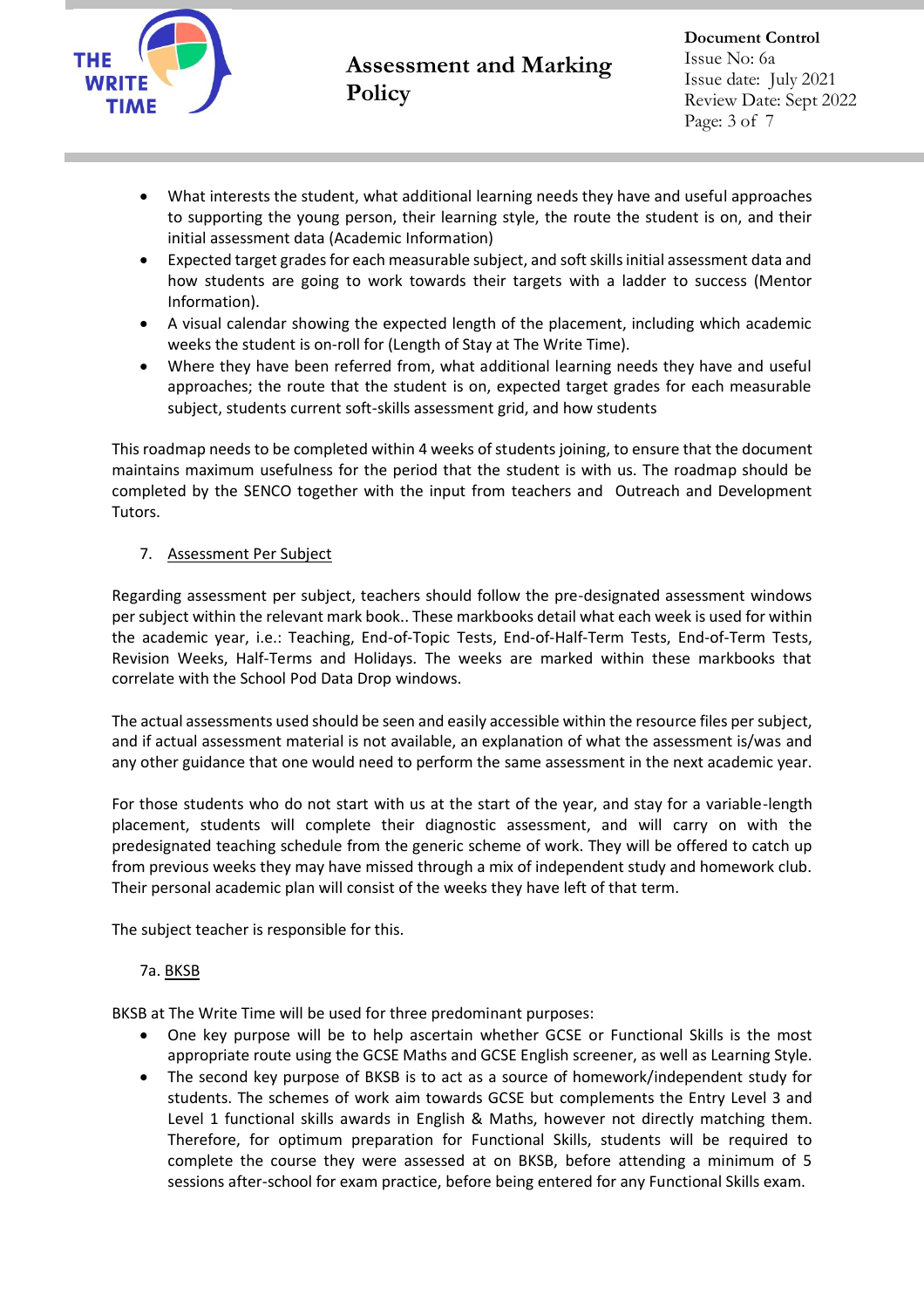

The third key purpose of BKSB is for teachers to use the paper-based resources as extra material to support their pedagogy in the classroom.

The individual subject teacher is responsible for this.

### 8. Schemes of Work

Schemes of Work at The Write Time have been designed with four objectives in mind:

- To complement external examination requirements
- To allow students to make progress in all their study areas no matter what age or ability.
- To ensure that each scheme of work is accessible for a wide variety of students, differentiable up and down.
- To ensure that British Values are embedded wherever possible throughout each lesson: democracy, the rule of law, individual liberty, and mutual respect for and tolerance of those with different faiths and beliefs

Schemes of Work for the core subjects of English, English Literature, Maths and Science will be the most comprehensive, containing the:

- Week #
- Learning Objective(s)
- Starter
- Common Misconceptions
- Main Activity
- Possible Success Criteria/Plenary
- Learning Outcome(s)

These schemes of work are designed lesson-by-lesson to be prescriptive and support the teacher as much as possible with delivering an efficient and coherent teaching plan for the academic year.

Please refer to Schemes of Work folder for evidence of the above schemes of work. There are four schemes of work for each subject, a Year 10 and Year 11 FS Scheme of Work (SoW), and a Year 10 and Year 11 GCSE SoW. For the core subjects, these are self-evidently very different from FS to GCSE; for the non-core subjects, there are minimal tweaks between the Year 10 to take into account study leave etc. for Year 11 students.

All teachers should be aware and take responsibility for ensuring that schemes of work remain as active documents and are demonstrably updated/improved on a rolling basis at least monthly.

### 9. Personal Academic Plans

For all examined subjects, students will have a personal academic plan for each of these subjects, i.e. for Functional Skills, it will be Maths and English Language and for GCSE, it will be Maths, English Language, Science, and English Literature. This will, in effect, be an individualised student tracker.

There are two key parts to this plan:

- Contextual Questions
- Lesson-by-Lesson Review of Student Progress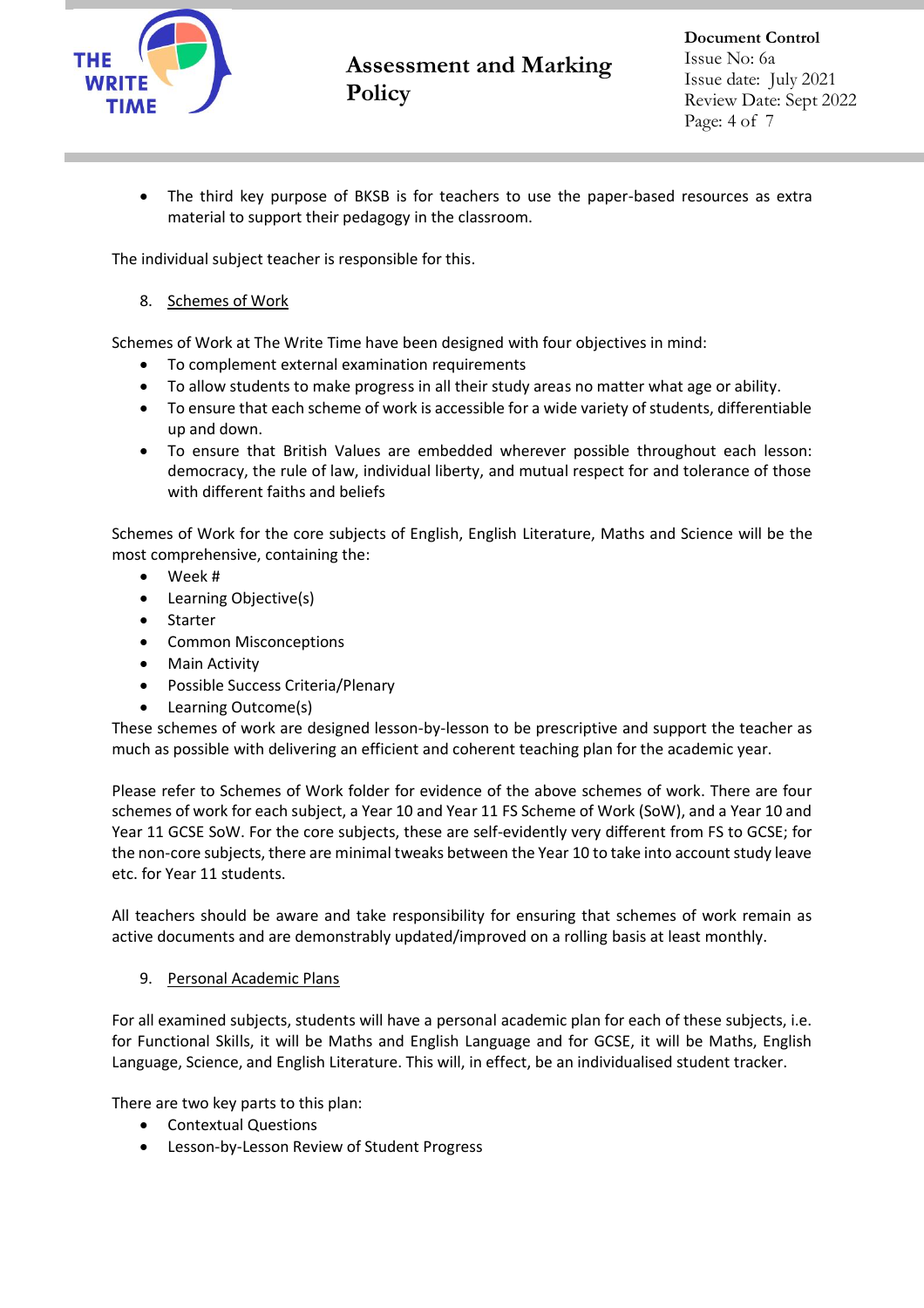

The contextual questions contain information on: initial assessment data, expected levels of progress, a BKSB target, a suitable qualification aim by the next exam window, as well as a review of where the student would like to be in terms of progress by the end of term, as well as the teacher. This document will be in the student book, to give students ownership of this document, and allow students to regularly be able to see what progress they are making.

The lesson-by-lesson review of student progress allows comment for both the student and teacher. For every lesson, there are 7 boxes that help to comprehensively review where the student is at in terms of their progression in a certain topic:

- Objective (i.e. what were the students planning to learn in that lesson)
- Student Comment + RAG (how confident the student feels on that topic and RAG-colour it)
- Teacher Comment + RAG (how confident the teacher is that the student knows that topic and RAG-colour it as a compare and contrast tool)
- WWW/EBI (the teacher writes WWW/EBI comments)
- Intervention (if there is an intervention, what is the intervention, length of intervention, and any other useful information)
- Outcome + Evidence (what is the outcome from the intervention, is the student now confident in that topic, and how has it been assessed to determine whether the student is now competent in that area)

Interventions should have appropriate timescales and objectives for the type of student, their needs, as well as information related to placement, including length of stay.

The interventions should go as a separate plastic wallet within the personal academic progress file.

The subject teacher is responsible for these plans.

#### 10. Marking per subject

The marking of student work should never be more than 1 week in arrears due to the maximum capacity of The Write Time Independent School.

It is expected that teachers will give formative feedback on work completed in all subjects

Think Pink Go Green (TPGG) is the marking approach we use to encourage student feedback and teacher/student interaction.

Work marked in pink will be the traditional marking corrections made by a teacher (for students to read and learn from). The teacher will then create a green box with a question/instruction in green for the student to correct or improve their work respond to the comments and or redo a similar question that was incorrectly answered. This allows students to make rapid progress and builds a culture of student reading ad responding to teacher feedback.

Teachers are free to mark student books whenever and wherever, as long as they are done in a timely manner and are never more than a week in arrears. This could include live marking during class, as well as speaking to students individually about the state of their work so far.

### 11. Reporting & Grading per Subject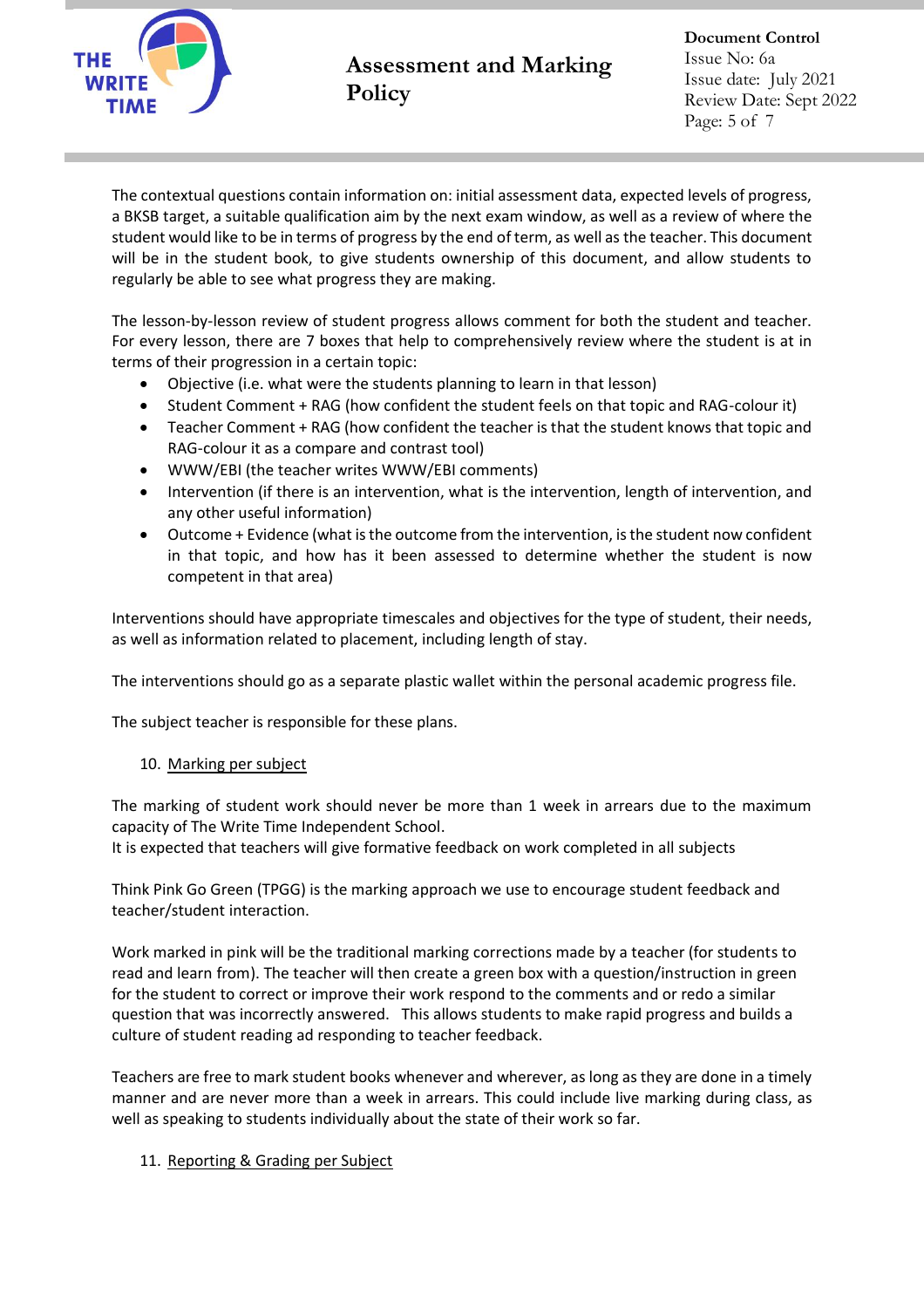

**Document Control** Issue No: 6a Issue date: July 2021 Review Date: Sept 2022 Page: 6 of 7

Regarding reporting & grading per subject, there will always be three boxes to complete, an actual box, a target box, and a comments box. All boxes should be completed to a standard so that an external third party who has never seen the student before, or our systems before, can look at a Markbook, and any piece of data in particular, and understand what the data means without a need for a verbal explanation.

All subjects across all cohorts will have percentage-based data to allow a simple and coherent structure of tracking progress. However, as an example, for GCSE-based subjects, within the comments section, there should be an explanation of how that percentage equates to a raw mark, as well as a specific grade. There should also be reference to what assessment tool was used to get this data, as well as evidence of the completed assessment in the student's personal academic progress file (this evidence should be in place for every assessment window).

- Actual Data will be percentage-based, and based upon a predefined assessment tool.
- Target Data will be percentage-based, and will be different per subject, but as an example, the target data for FS Maths is a flat 70% across each assessment, as this will allow students to achieve a minimum of Level 1 by the end of the course and progress to GCSE Maths.
- Comments should include an explanation of what the data means, i.e. where did the actual data come from, what assessment tool was used to assess, are there any mitigating circumstances that we should know about, what was the raw mark and the grade, what level and type of qualification is the student studying for, how does the percentage equate with a non-grade based subject etc. Writing nothing or N/A is not sufficient to give context to any of the boxes, regardless of the reason. If unsure, please refer to GCSE and FS Science markbooks on SchoolPod from 2017-18 academic year.

For much more comprehensive detail per subject, please refer to the 4 markbooks and 'Instructions' tabs, that contain specific information on how to complete actual, target, and comment-based data. They also contain any other useful information regarding the tracking progress within that subject.

Additionally, as part of our reporting and grading structure, we issue weekly reports electronically to parents/carers and referring partners. These weekly reports summarise the student's academic progress in the week, as well as their soft-skill development to ensure that all stakeholders are fully and well-informed on the weekly progress of each young person. These weekly reports are generated on the Thursday of every week, before being sent on the Friday to parents/carers and referrers by the Deputy Headteacher. For more details, please refer to weekly reports within each student's academic file.

### 12. Homework

Homework will only be issued for examined and core subjects at The Write Time. This list includes English Language, English Literature, Maths, Science and vocational subject areas.

Homework should be no more than between 1-2 hours per week per subject, and should be issued and collected on the following days per subject:

When students are inducted, parents will be informed about homework and the commitment we require from parents and students whilst at The Write Time; this will make up a learning partnership with the parents. Please refer to the curriculum policy for more details on this.